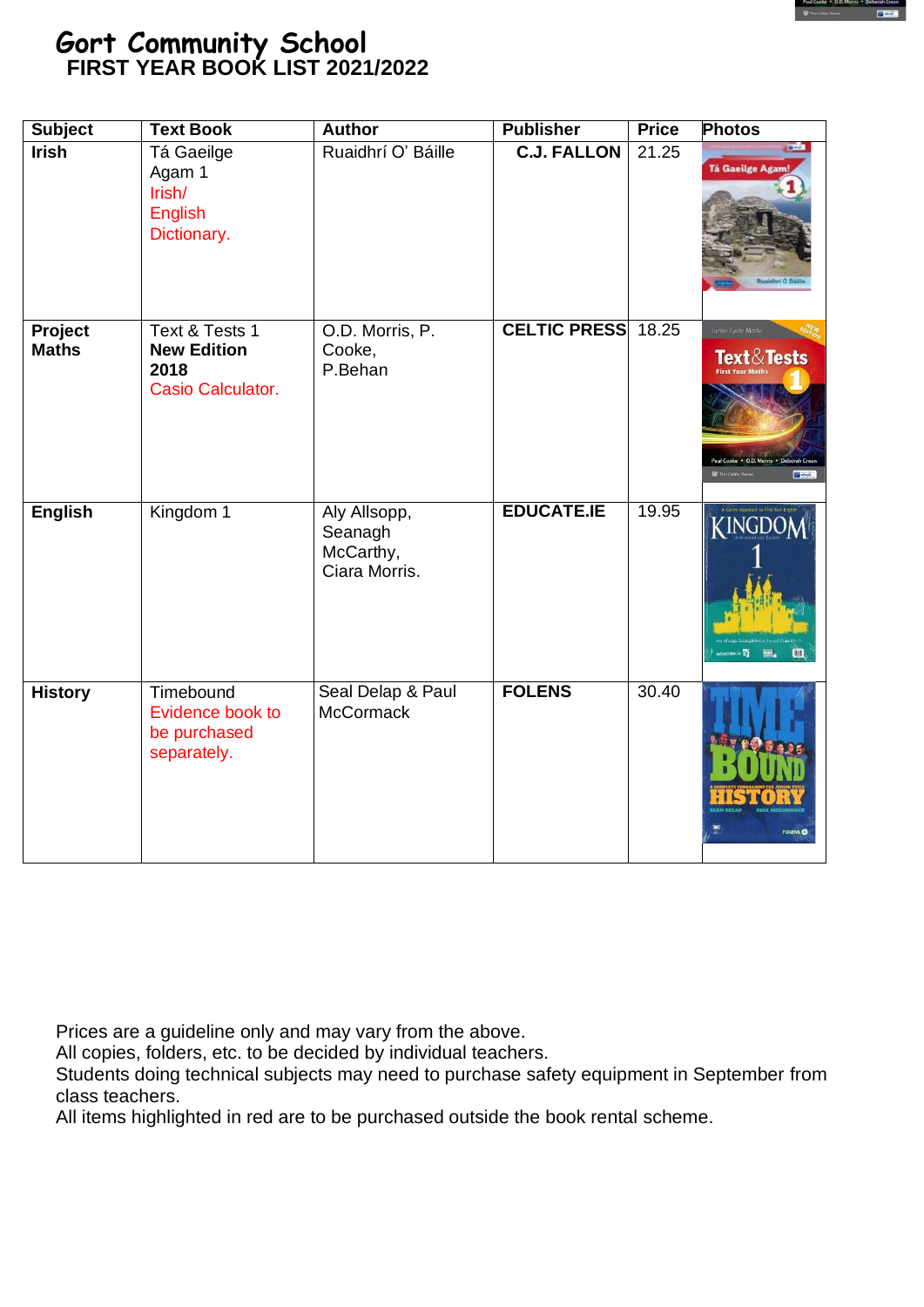|                                   | <u>Gort Community School</u>                                                   |                                        |                                      |               |                               |
|-----------------------------------|--------------------------------------------------------------------------------|----------------------------------------|--------------------------------------|---------------|-------------------------------|
| Geography                         | New Geography<br>in Action.<br>Activity book to<br>be purchased<br>separately. | Norma Lenihan<br>&<br>Jason O Brien    | <b>EDUCATE.IE</b>                    | 24.95<br>6.00 | JULI                          |
| <b>Business</b><br><b>Studies</b> | <b>Get Started</b><br>Work book to be<br>purchased<br>separately.              | Matt Hynes                             | <b>FOLENS</b>                        | 31.95         | <b>GET</b><br><b>STARTED!</b> |
| <b>Science</b>                    | <b>Exploring Science</b><br>New Junior Cycle<br>2nd Ed                         | O'Callaghan, Doyle,<br>Molmphy, Reilly | <b>EDCO</b>                          | 29.95         | <b>SCIEN</b>                  |
| <b>French</b>                     | Bienvenue en<br>France 1<br><b>NEW EDITION</b><br>French Dictionary.           | Joseph Dunne                           | <b>FOLENS</b>                        | 27.40         | <b>Bienvenue</b><br>en France |
| <b>Music</b>                      | Tones 1 with<br>exercise book                                                  |                                        | <b>Higgins and</b><br><b>Higgins</b> | 19.50         | Tones<br>lones                |

All copies, folders, etc. to be decided by individual teachers.

Students doing technical subjects may need to purchase safety equipment in September from class teachers.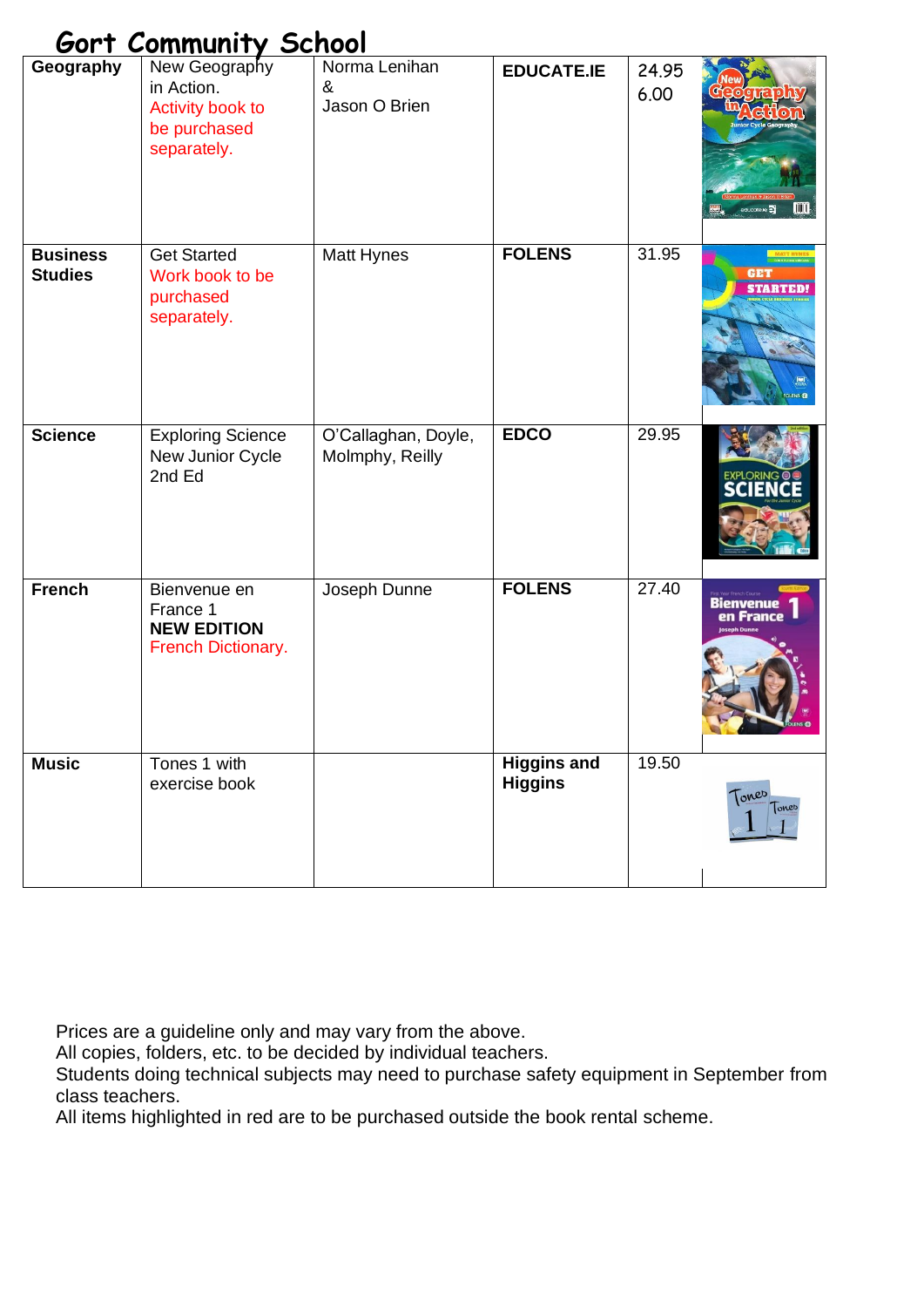| <b>Spanish</b>            | Aprendemos 1<br>Spanish dictionary.                                                                                                    | <b>Elaine Higgins</b>                                                  | <b>FOLENS</b>                   | 27.40 | <i>iAprendemos!</i> |
|---------------------------|----------------------------------------------------------------------------------------------------------------------------------------|------------------------------------------------------------------------|---------------------------------|-------|---------------------|
| Home<br><b>Economics</b>  | @home bundle                                                                                                                           | Eilis Flood                                                            | <b>EDUCATE.IE</b>               | 27.95 | <b>@HOME</b>        |
| <b>Technology</b>         | Technology for the<br>Junior Cycle                                                                                                     | Paul Enright                                                           | <b>GOLDEN KEY</b>               | 21.40 | <b>TECHNOLOGY</b>   |
| Art                       | Art Odyssey - A<br><b>Junior Cycle</b><br><b>Visual Art</b><br>Sketchpad.<br>Art materials pack<br>available on easy<br>payments plus. | Grainne<br>McKeever,<br>Nadine<br>Cunningham,<br>Catherine<br>Kavanagh | <b>GILL</b><br><b>EDUCATION</b> | 13.50 | ART<br>ODYSSE       |
| <b>Woodwork</b>           | Junior cycle Wood<br>Technology                                                                                                        | ML. Cross                                                              | <b>EDCO</b>                     | 29.95 | $\circ$<br>Edco     |
| <b>Technical Graphics</b> |                                                                                                                                        | No Book - Set of<br>Mathematical                                       |                                 |       |                     |

Prices are a guideline only and may vary from the above.

All copies, folders, etc. to be decided by individual teachers.

Students doing technical subjects may need to purchase safety equipment in September from class teachers.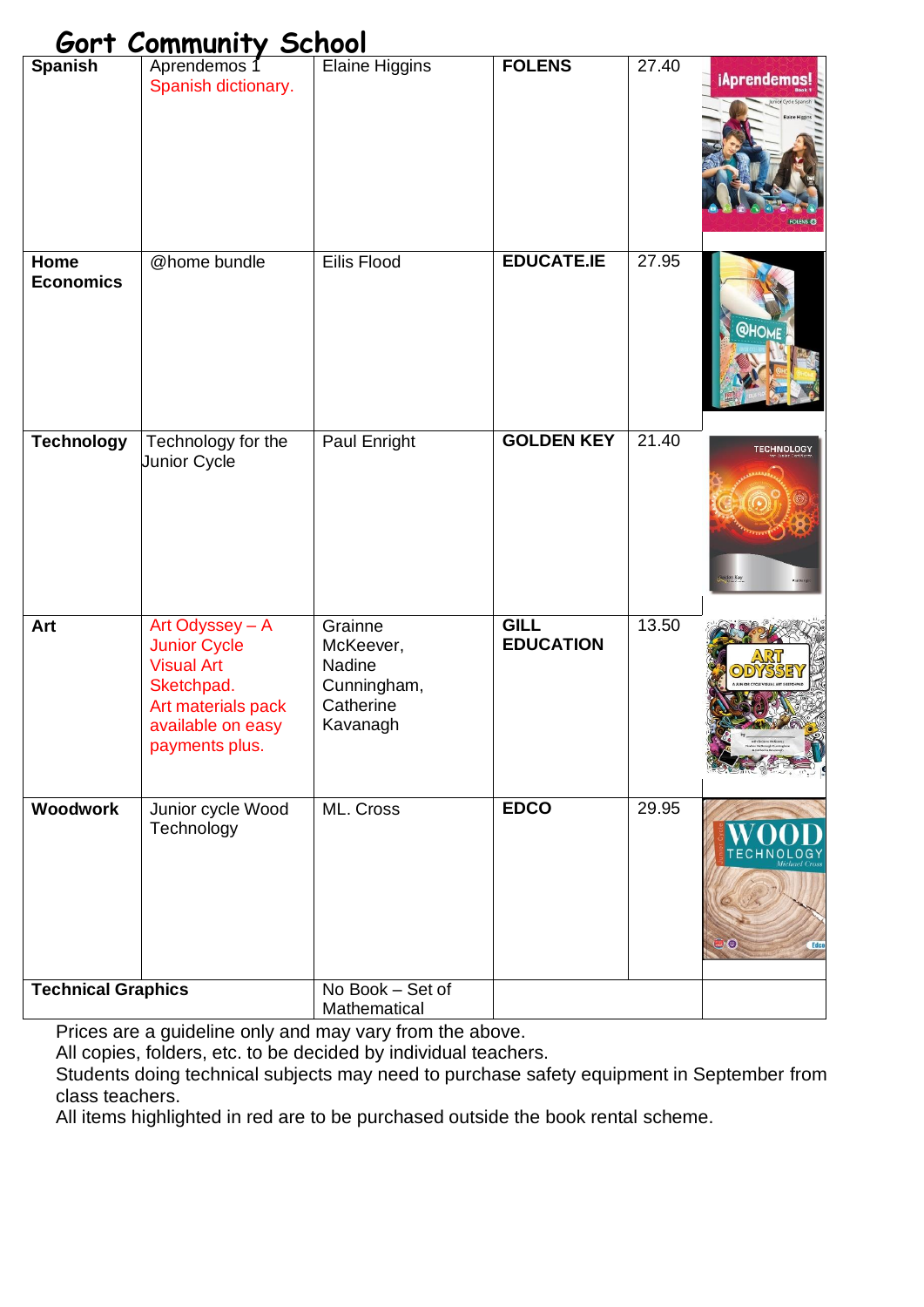|                  |                                     | Instruments                                                 |                        |       |                                        |
|------------------|-------------------------------------|-------------------------------------------------------------|------------------------|-------|----------------------------------------|
| <b>Metalwork</b> | Junior Cycle<br>Engineering         | Ronan McBrearty,<br>Barry Convey.                           | <b>Brighter Minds</b>  | 33.00 | <b>Junior Cycle</b><br>ENGINEERING     |
| <b>Religion</b>  | A World Of Beliefs                  | Shauna<br>Hutchinsin-<br>Edgar Mary-<br>Deirdre<br>Kinsella | <b>FOLENS</b>          | 26.00 | <b>A World</b><br>Rel<br><b>FOLENS</b> |
| <b>C.S.P.E.</b>  |                                     |                                                             | Provided by the school |       |                                        |
| <b>S.P.H.E.</b>  | My Life Book 1                      | Stephanie Mangan                                            | <b>FOLENS</b>          | 10.15 |                                        |
| P.E.             | <b>Active for life</b><br>Workbook. | Fergal Lyons                                                | <b>FOLENS</b>          | 15.00 |                                        |

Prices are a guideline only and may vary from the above.

All copies, folders, etc. to be decided by individual teachers.

Students doing technical subjects may need to purchase safety equipment in September from class teachers.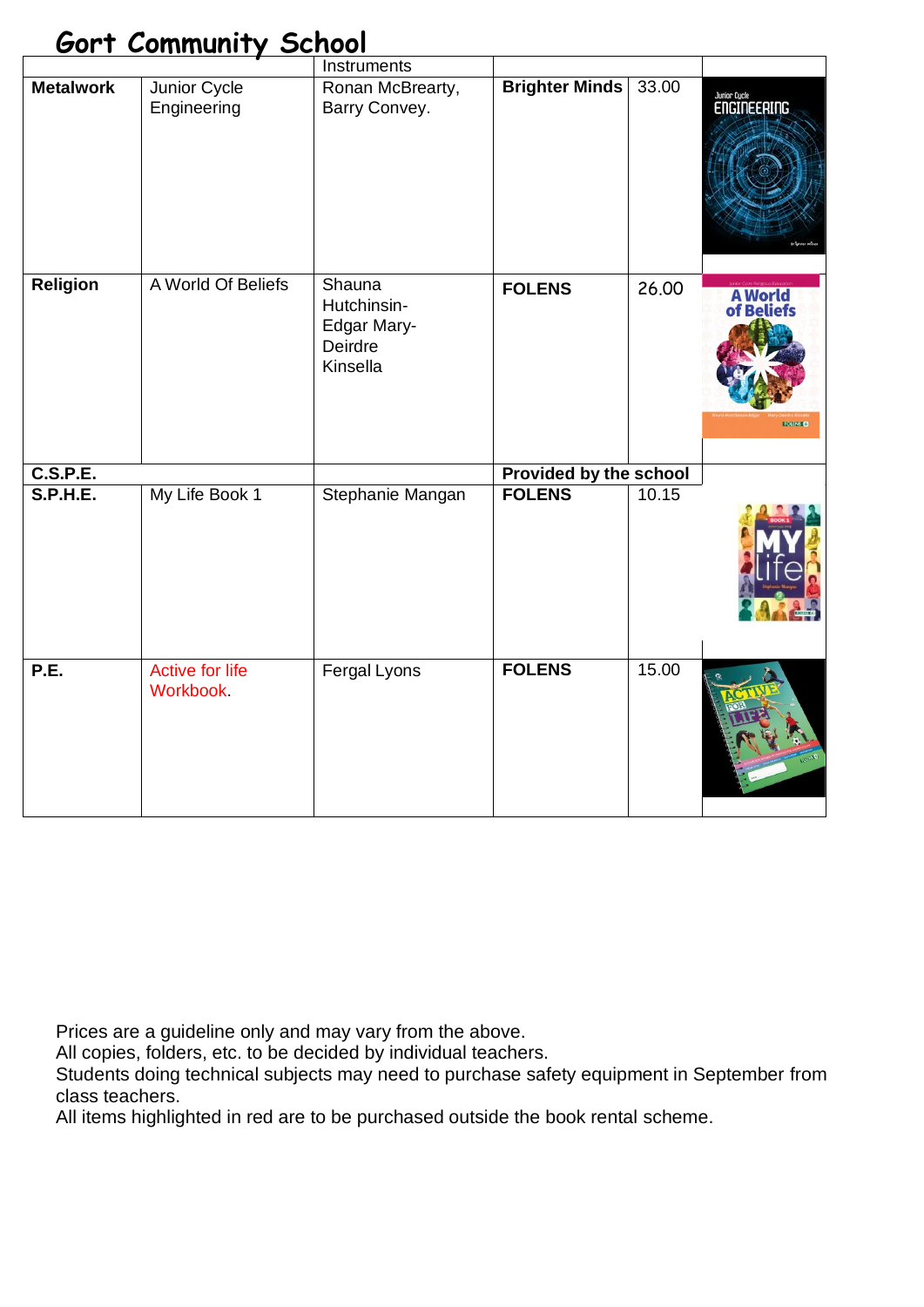#### **SECOND YEAR BOOK LIST 2021/2022**

| <b>Subject</b> | <b>Book</b>                                                                        | <b>Author/Publisher</b>                            | <b>Publisher</b>              | <b>Price</b> | Photo                                                          |
|----------------|------------------------------------------------------------------------------------|----------------------------------------------------|-------------------------------|--------------|----------------------------------------------------------------|
| <b>Irish</b>   | HL. Mol an Oige 3<br><b>Focloir Gaeilge Bearla</b><br><b>Higher Level</b>          | Cathriona Ni<br>Shuilleabhain & Triona<br>Geraghty | <b>GILL</b>                   | 29.95        |                                                                |
| <b>Irish</b>   | OL Mol an Oige 2<br><b>Ordinary Level</b>                                          | Cathriona Ni<br>Shuilleabhain & triona<br>Geraghty | <b>GILL</b>                   | 29.95        |                                                                |
| <b>English</b> | Kingdom <sub>2</sub>                                                               | Aly Allsopp, Seanagh<br>McCarthy, Ciara Morris     | <b>EDUCATE.IE</b>             | 24.95        | KINGDOM<br>KINGDOM<br>Portfolio<br><sub>cont</sub> a¶<br>$E =$ |
|                | Project Maths HL Text & Tests 2 -<br><b>Blue Book</b><br><b>Casio Calculator</b>   | O. D. Morris, P. Cooke,<br>P. Behan                | <b>CELTIC</b><br><b>PRESS</b> | 23.40        | <b>Text &amp; Tests</b>                                        |
|                | Project Maths OL Text & Tests 2 -<br><b>Purple Book</b><br><b>Casio Calculator</b> | O. D. Morris, P. Cooke,<br>P. Behan                | <b>CELTIC</b><br><b>PRESS</b> | 23.40        | <b>Text&amp;Tests</b>                                          |
| <b>History</b> | Timebound                                                                          | Seal Delap & Paul<br><b>McCormack FOLENS</b>       | <b>Folens</b>                 | 30.40        | FOLENS O                                                       |

Prices are a guideline only and may vary from the above.

All copies, folders, etc. to be decided by individual teachers.

Students doing technical subjects may need to purchase safety equipment in September from class teachers.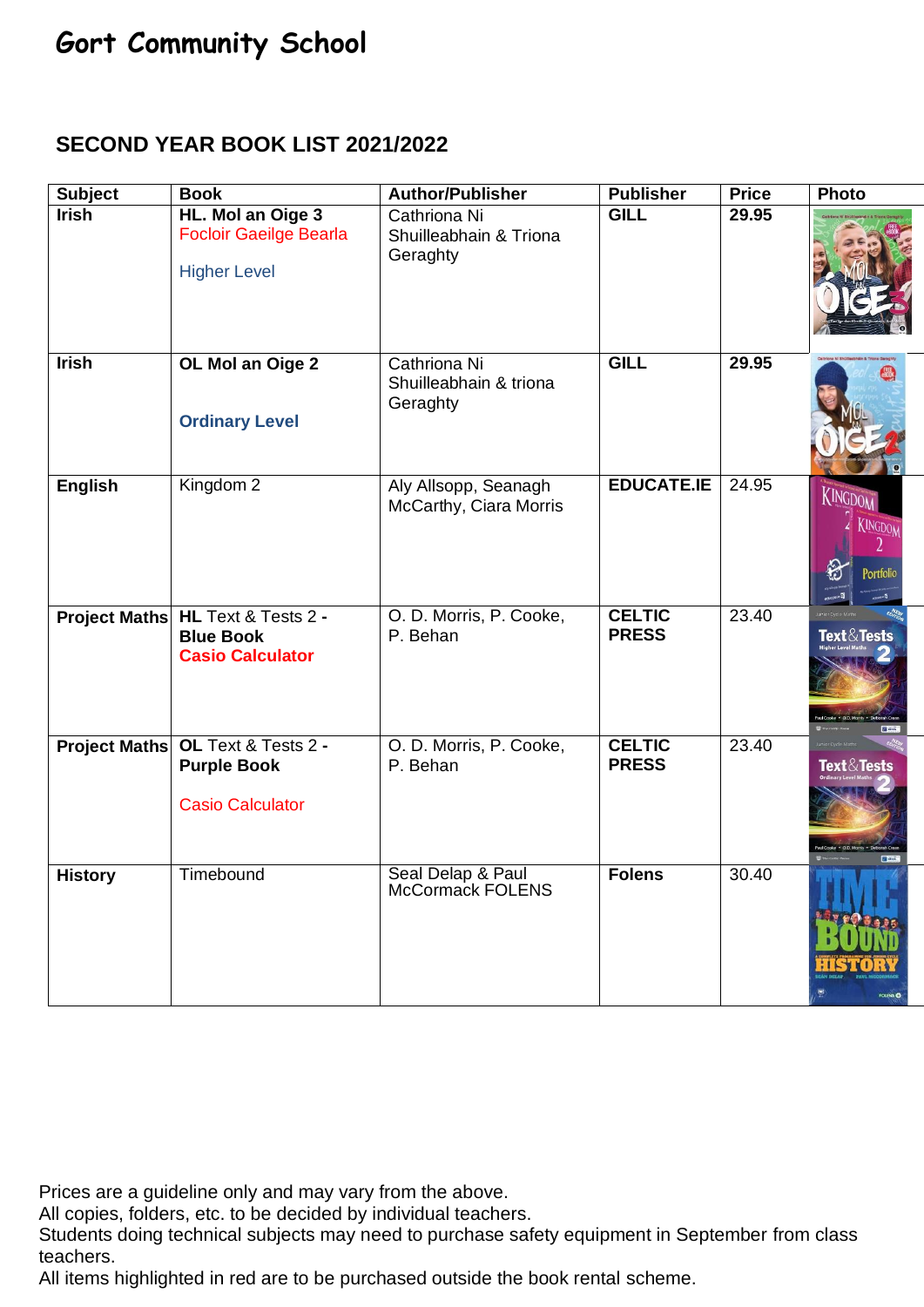| Geography                         | New Geography in<br>Action.                                            | Norma Lenihan & Jason O<br><b>Brien</b> | EDUCATE.IE 24.95 |               |                        |
|-----------------------------------|------------------------------------------------------------------------|-----------------------------------------|------------------|---------------|------------------------|
| <b>Business</b><br><b>Studies</b> | Get Started &<br>Workbook                                              | Matt Hynes                              | <b>FOLENS</b>    | 31.95         | <b>STARTED!</b>        |
| <b>French</b>                     | Bienvenue en France 2<br>- NEW EDITION<br><b>French Dictionary</b>     | Joseph Dunne                            | <b>FOLENS</b>    | 30.40         | Bienvenue<br>en France |
| <b>Spanish</b>                    | iAprendemos 1 used until<br>Xmas. iAprendemos 2<br>started after Xmas. | <b>Elaine Higgins</b>                   | <b>FOLENS</b>    | 27.40         | iAprendemos!           |
| <b>Science</b>                    | <b>Exploring Science New</b><br>Junior Cycle                           | O'Callaghan, Doyle,<br>Molamphy, Reilly | <b>EDCO</b>      | 29.95         | <b>EXPLORIN</b>        |
| <b>Music</b>                      | Sounds Good 2<br>Music Manuscript                                      | Laura Lynch                             | <b>EDCO</b>      | 27.95<br>3.99 | <b>GOOD</b>            |

Prices are a guideline only and may vary from the above.

All copies, folders, etc. to be decided by individual teachers.

Students doing technical subjects may need to purchase safety equipment in September from class teachers.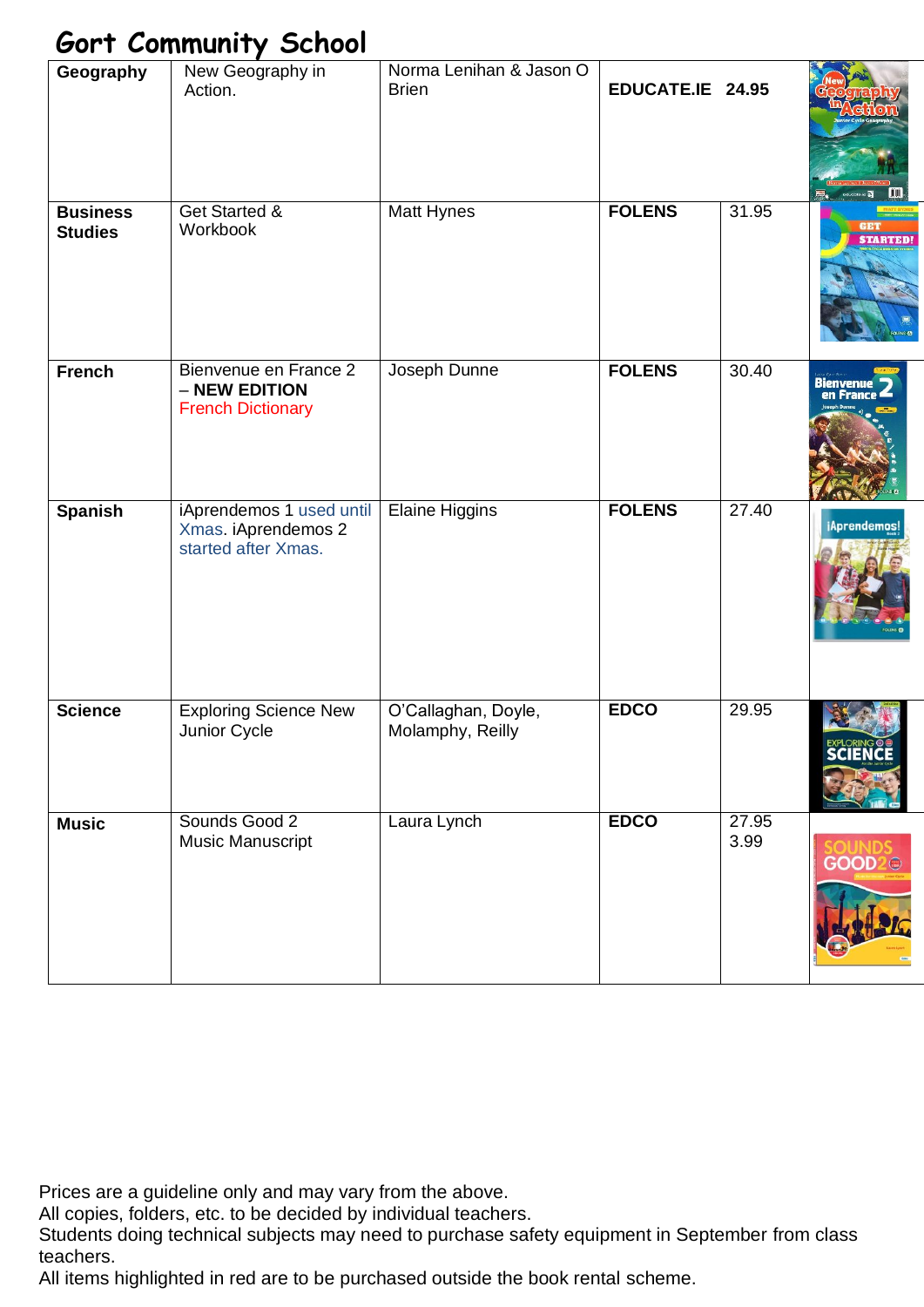| Home<br><b>Economics</b>  | @home bundle<br><b>Exam Papers</b>                                                                                       | <b>Eilis Flood</b>                                            | <b>EDUCATE.IE</b>               | 27.95 | <b>QHO</b>                              |
|---------------------------|--------------------------------------------------------------------------------------------------------------------------|---------------------------------------------------------------|---------------------------------|-------|-----------------------------------------|
| <b>Technology</b>         | Junior Certificate<br>Technology                                                                                         | <b>Grainne Enright</b>                                        | <b>FOLENS</b>                   | 21.40 |                                         |
| Art                       | Art Odyssey - A Junior<br><b>Cycle Visual Art</b><br><b>Sketchpad</b><br><b>Materials to be</b><br>arranged with Teacher | Grainne McKeever,<br>Nadine Cunningham,<br>Catherine Kavanagh | <b>GILL</b><br><b>EDUCATION</b> | 13.50 |                                         |
| <b>Woodwork</b>           | <b>Materials Technology</b><br>Wood                                                                                      | ML. Cross                                                     | <b>EDCO</b>                     | 29.95 |                                         |
| <b>Technical Graphics</b> |                                                                                                                          | No Book - Set of<br><b>Mathematical Instruments</b>           |                                 |       |                                         |
| <b>Metalwork</b>          | Junior Cycle Engineering                                                                                                 | Ronan McBrearty, Barry<br>Convey.                             | <b>BRIGHTER</b><br><b>MINDS</b> | 34.00 | <b>Junior Cycle</b><br>ENGINEERING      |
| Religion                  | A World Of Beliefs                                                                                                       | Shauna Hutchinsin-Edgar<br>Mary-Deirdre Kinsella              | <b>FOLENS</b>                   | 26.00 | <b>A</b> World<br>of Beliefs<br>touns C |
| C.S.P.E                   | Provided by the school.                                                                                                  |                                                               |                                 |       |                                         |
| <b>S.P.H.E.</b>           | My life Book 2                                                                                                           | Stephanie Mangan                                              | <b>FOLENS</b>                   | 10.15 |                                         |

Prices are a guideline only and may vary from the above.

All copies, folders, etc. to be decided by individual teachers.

Students doing technical subjects may need to purchase safety equipment in September from class teachers.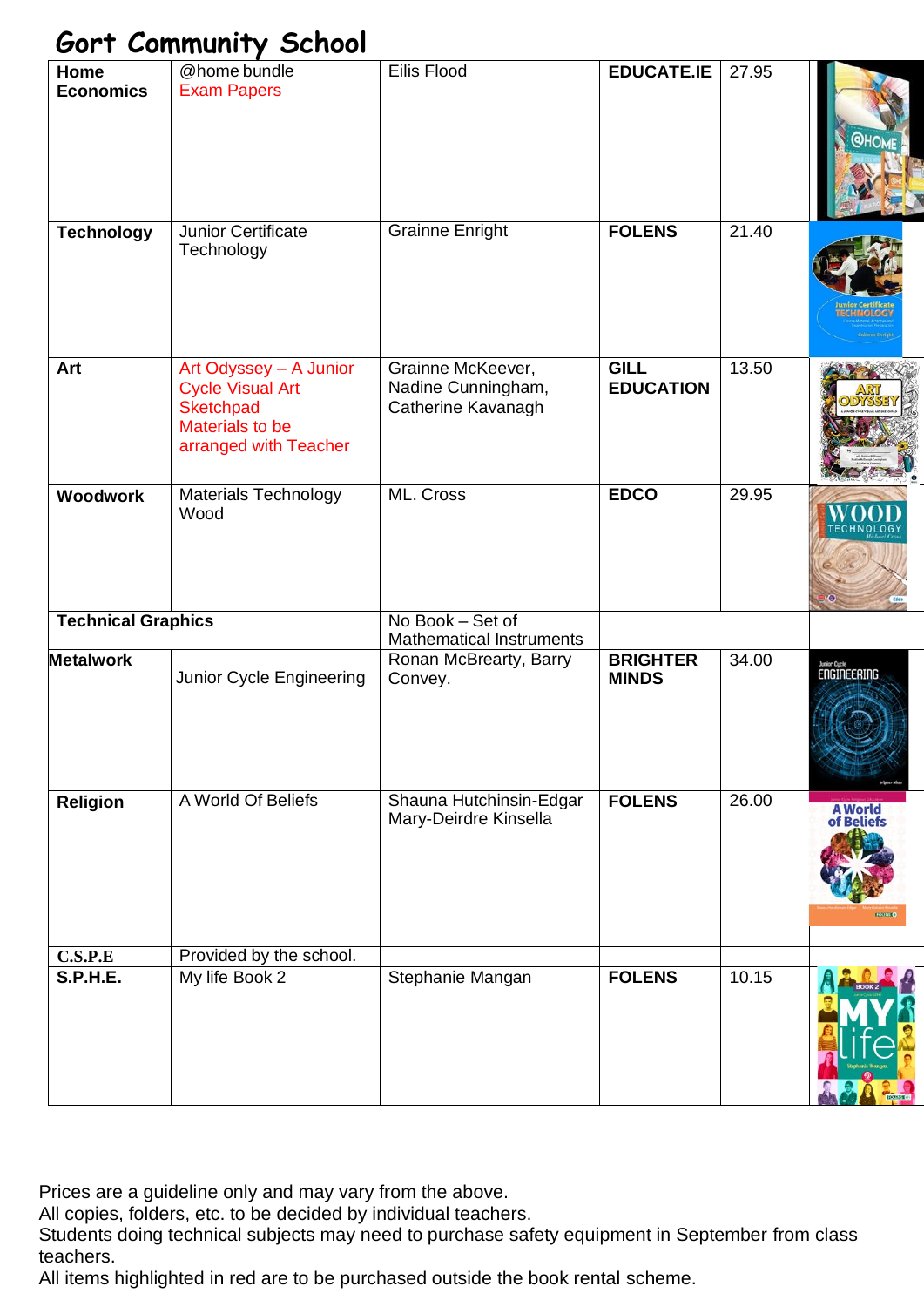### **THIRD YEAR BOOK LIST 2021/2022**

| <b>Subject</b>                    | <b>Book</b>                                                                        | <b>Author</b>                                                    | <b>Publisher</b>    | <b>Price</b> | Photo                                       |
|-----------------------------------|------------------------------------------------------------------------------------|------------------------------------------------------------------|---------------------|--------------|---------------------------------------------|
| <b>Irish</b>                      | <b>HL Mol an</b><br>Oige 3<br><b>Focloir Gaeilge Bearla</b><br><b>Higher Level</b> | <b>Cathriona Ni</b><br>Shuilleabhain &<br><b>Triona Geraghty</b> | <b>GILL</b>         | 29.95        |                                             |
| <b>Irish</b>                      | OL Mol an<br>Oige 2<br><b>Ordinary Level</b>                                       | <b>Cathriona Ni</b><br>Shuilleabhain &<br><b>Triona Geraghty</b> | <b>GILL</b>         | 29.95        |                                             |
| <b>English</b>                    | Kingdom <sub>2</sub>                                                               | Aly Allsopp,<br>Seanagh<br>McCarthy, Ciara<br><b>Morris</b>      | <b>EDUCATE.IE</b>   | 24.95        | KINGDOM<br>KINGDOM<br>Portfolio<br>         |
| Project<br><b>Maths</b>           | <b>HL</b> Text & Tests<br>2-Blue Book<br><b>Casio Calculator</b>                   | O. D. Morris, P.<br>Cooke,<br>P. Behan                           | <b>CELTIC PRESS</b> | 23.40        | <b>Text &amp; Tests</b><br><b>Collaborn</b> |
| Project<br><b>Maths</b>           | <b>OL Text &amp; Tests</b><br>2-Purple Book<br><b>Casio</b><br><b>Calculator</b>   | O. D. Morris, P.<br>Cooke,<br>P. Behan                           | <b>CELTIC PRESS</b> | 23.40        | <b>Text&amp;Tests</b>                       |
| <b>History</b>                    | Timebound                                                                          | Seal Delap & Paul<br>McCormack                                   | <b>FOLENS</b>       | 30.40        |                                             |
| Geography                         | New Geography in<br>Action<br><b>Exam Papers</b>                                   | Liam Ashe &<br>Kieran<br><b>McCarthy</b>                         | <b>EDCO</b>         | 24.95        |                                             |
| <b>Business</b><br><b>Studies</b> | Get Started &<br>Workbook                                                          | <b>Matt Hynes</b>                                                | <b>FOLENS</b>       | 31.95        | <b>STARTED</b>                              |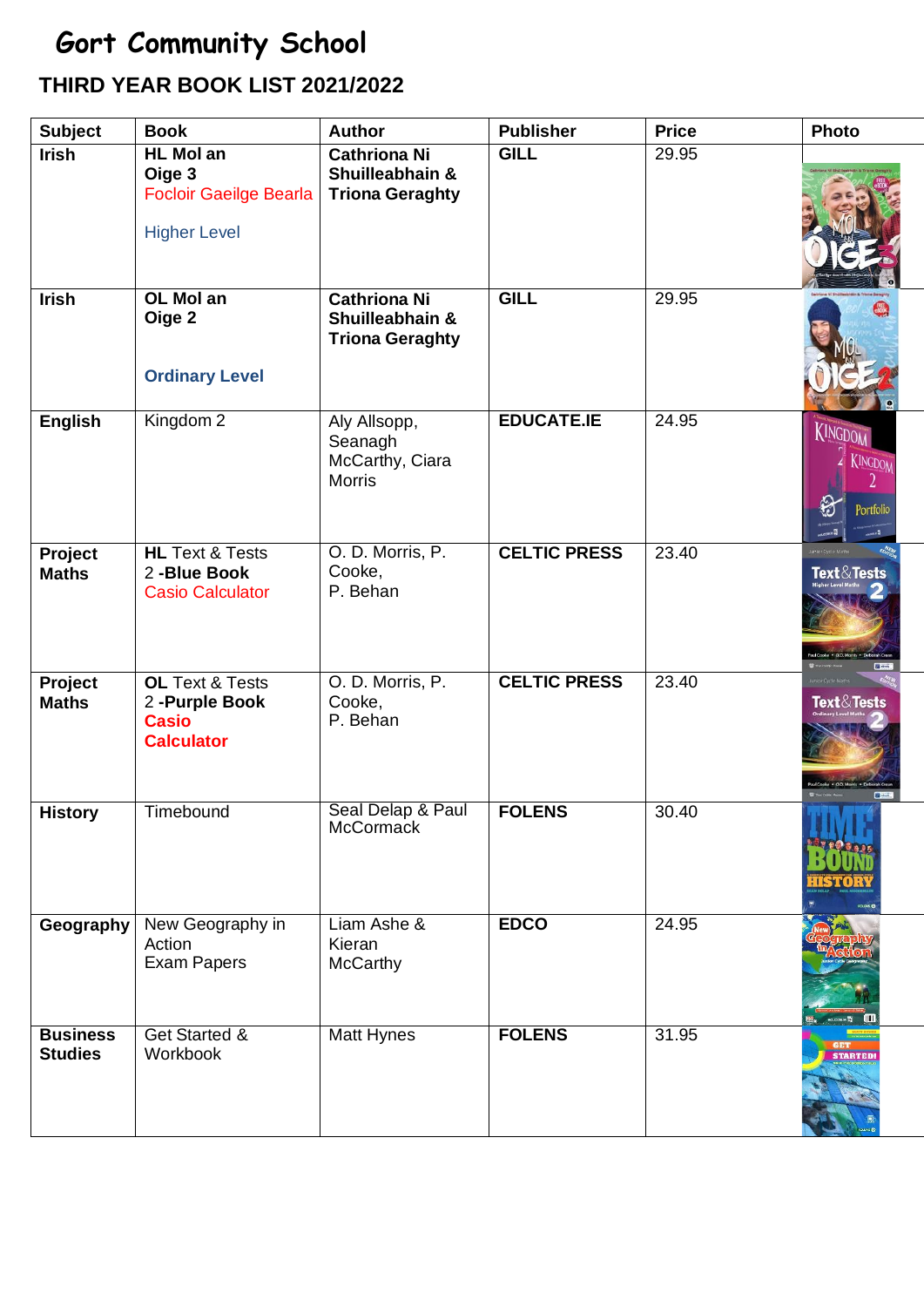| French +                  | CBienvenue et<br>Dictionary.<br>Exam Papers.                                                                     | Schooph Dunne                                                       | <b>FOLENS</b>                                | 30.40         | Bienvenue                        |
|---------------------------|------------------------------------------------------------------------------------------------------------------|---------------------------------------------------------------------|----------------------------------------------|---------------|----------------------------------|
| <b>Spanish</b>            | Aprendemos 2<br><b>Exam Papers</b>                                                                               | Ann Harrow                                                          | <b>FOLENS</b>                                | 30.40         | iAprendemos!                     |
| <b>Science</b>            | <b>Exploring Science</b><br><b>New</b><br>Junior Cycle                                                           | O'Callaghan,<br>Doyle, Molamphy,<br>Reilly                          | <b>EDCO</b>                                  | 29.95         | <b>XPLORING</b><br><b>Clence</b> |
| <b>Music</b>              | Sounds Good 2<br>Music Manuscript                                                                                | Laura Lynch                                                         | <b>EDCO</b>                                  | 27.95<br>3.99 | GOOD2 <sup>®</sup>               |
| Home<br><b>Economics</b>  | @home bundle<br><b>Exam Papers</b>                                                                               | <b>Eilis Flood</b>                                                  | <b>EDUCATE.IE</b>                            | 27.95         | <b>@НОМБ</b>                     |
|                           | Technology Junior Certificate<br>Technology                                                                      | Grainne Enright                                                     | <b>FOLENS</b>                                | 21.40         |                                  |
| Art                       | Art Odyssey - A<br><b>JuniorCycle Visual</b><br><b>Art Sketchpad</b><br>Materials to be<br>arranged with Teacher | Grainne McKeever,<br>Nadine<br>Cunningham,<br>Catherine<br>Kavanagh | <b>GILL EDUCATION</b>                        | 13.50         |                                  |
| Woodwork                  | <b>Materials</b><br>TechnologyWood                                                                               | John Cullotty                                                       | <b>FOLENS</b>                                | 32.30         |                                  |
| <b>Technical Graphics</b> |                                                                                                                  |                                                                     | No Book - Set of Mathematical<br>Instruments |               |                                  |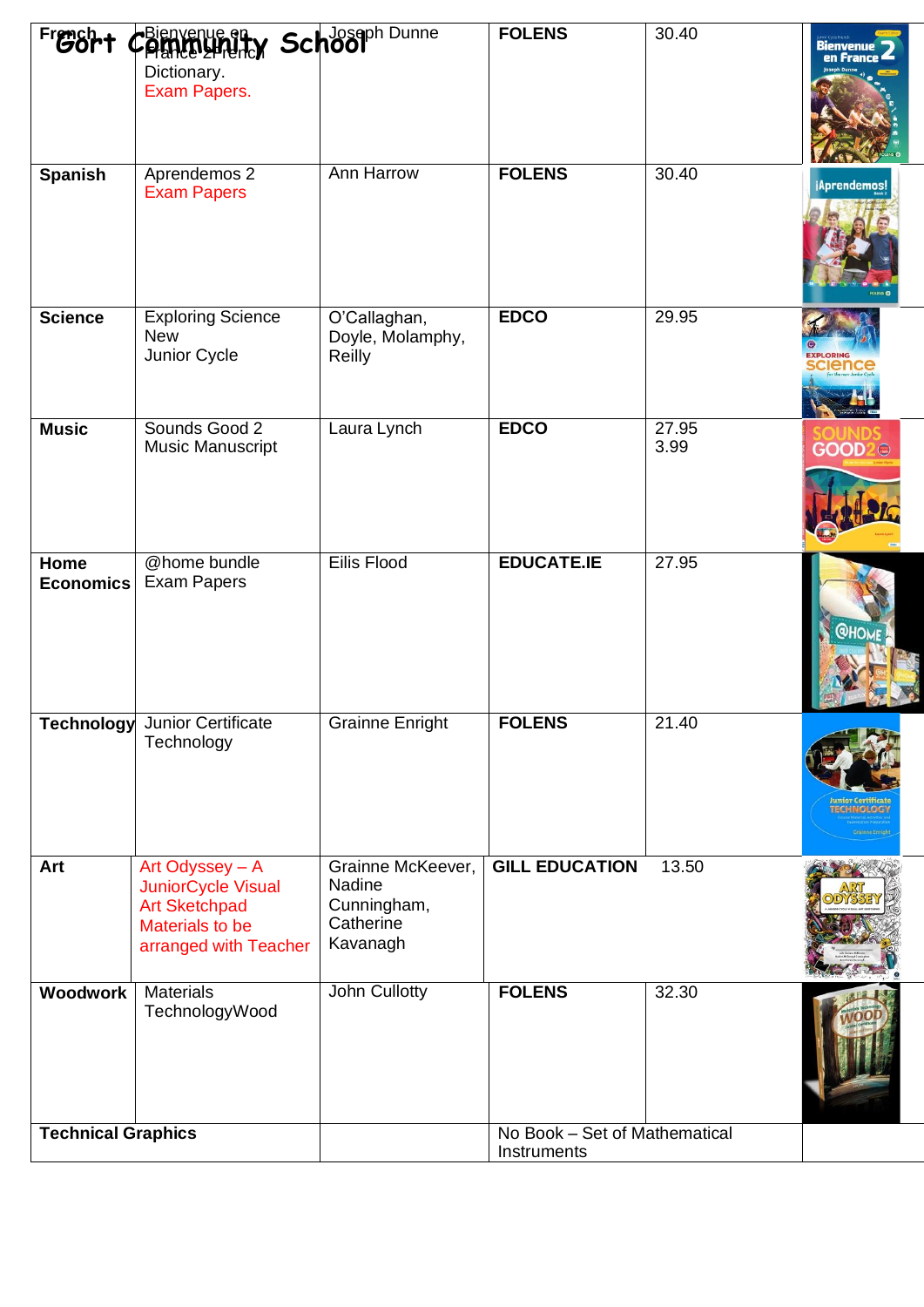|                 | Metalwork Chasic Engineering School O'Tuairisg<br>Cert      |                                                                                              | C.J.<br><b>FALLON</b>  | 34.00                 | <b>HRICE Engineering</b><br>Technology<br><b>/CFelix</b><br>Tara it Tangga |
|-----------------|-------------------------------------------------------------|----------------------------------------------------------------------------------------------|------------------------|-----------------------|----------------------------------------------------------------------------|
| <b>Religion</b> | Know The Way<br>Workbook 1 A-D<br>BlueWorkbook 2<br>E-F Red | Orla Walsh<br><b>VERITAS</b><br>Orla Walsh<br><b>VERITAS</b><br>Orla Walsh<br><b>VERITAS</b> |                        | 17.95<br>6.50<br>7.50 | <b>KNOW</b><br><b>THE WAY</b>                                              |
| <b>C.S.P.E.</b> |                                                             |                                                                                              | Provided by the school |                       |                                                                            |
| <b>S.P.H.E.</b> | My Life Book 3                                              | Stephanie Mangan<br><b>FOLENS</b>                                                            |                        | 10.15                 |                                                                            |

**All copies, folders, etc. to be decided by individual teachers, includingworkbooks.**

Students doing Technical subjects may need to purchase safety equipment in Septemberfrom class teacher.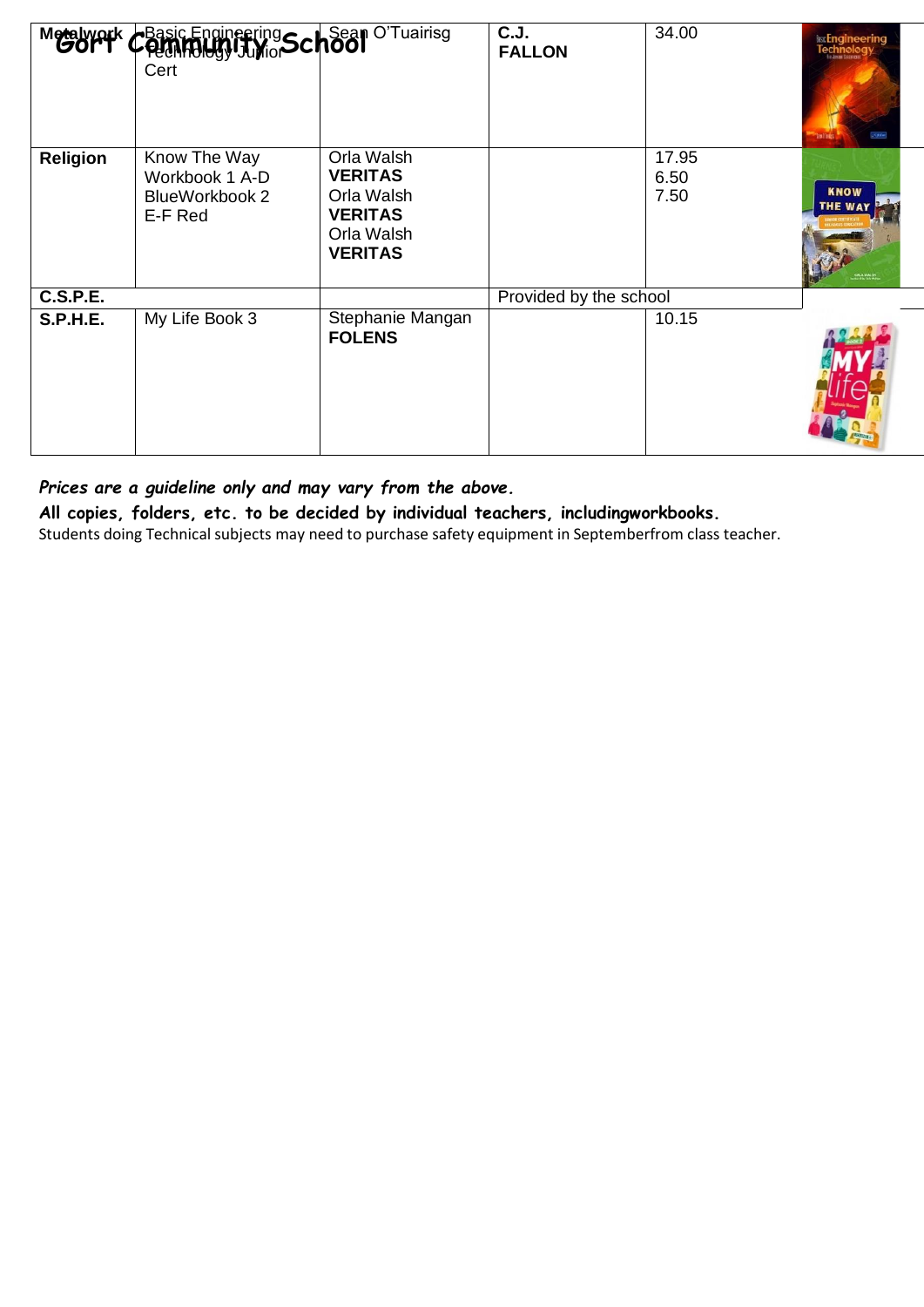#### **FIFTH YEAR BOOK LIST 2021/2022**

| <b>Subject</b>           | <b>Book</b>                                                                                                                          |                                                                                                |                                                                                                                  | <b>Publisher</b>           | <b>Price</b>            | <b>Photo</b> |
|--------------------------|--------------------------------------------------------------------------------------------------------------------------------------|------------------------------------------------------------------------------------------------|------------------------------------------------------------------------------------------------------------------|----------------------------|-------------------------|--------------|
| <b>Irish</b>             | <b>OL Fuinneamh Nua</b><br><b>HL</b> Fiúntas Nua                                                                                     | Yvonne O'Toole & Elizabeth Wade<br>Yvonne O'Toole & Elizabeth Wade                             |                                                                                                                  | <b>EDCO</b><br><b>EDCO</b> | 34.95<br>34.95          |              |
| <b>English</b>           | Expression<br>OL This is Poetry 2023<br><b>HL</b> Poetry focus 2023                                                                  | M. Kiernan & F. Rocks                                                                          | James Carney & Brenda Collins<br><b>FORUM</b><br><b>FORUM GILL</b><br><b>Brian Forristal &amp; Billy Ramsell</b> |                            | 15.70<br>22.49<br>19.95 |              |
| <b>Project Maths</b>     | OL Text & Tests 3 Project Maths<br>HL Text & Tests 4,5 NEW<br><b>EDITION</b><br><b>Formulae and Tables &amp; Casio</b><br>Calculator | <b>CELTIC</b><br>O. D. Morris<br><b>PRESS</b><br>O. D. Morris<br><b>CELTIC</b><br><b>PRESS</b> |                                                                                                                  | 24.50<br>21.25             |                         |              |
| <b>Applied Maths</b>     | Fundamental Applied Maths 3rd<br><b>Edition</b>                                                                                      | <b>Oliver Murphy</b>                                                                           |                                                                                                                  | <b>FOLENS</b>              | 39.50                   |              |
| <b>Religion</b>          |                                                                                                                                      | Book provided by the school                                                                    |                                                                                                                  |                            |                         |              |
| <b>History</b>           | Modern Ireland 3rd Edition.<br>Modern Europe and the Wider<br>World                                                                  | Brockie-Walsh<br>Dermot Lucey                                                                  |                                                                                                                  | <b>GILL ED</b>             | 35.95<br>35.95          |              |
| Geography                | Landscapes Human Elective                                                                                                            | D Fitzgerald, PJ White                                                                         |                                                                                                                  | <b>GILL</b>                | 34.95                   |              |
| <b>Business</b>          | 21st Century Business 3rd EDITION                                                                                                    | David Kielty, Christy Tyrell                                                                   |                                                                                                                  | <b>C.J. FALLON</b>         | 35.60                   |              |
| <b>Accounting</b>        | Accounting for Senior Cycle 4th<br>Edition 2021                                                                                      | Christy Tyrrell, Davin Kielthy                                                                 |                                                                                                                  | <b>EDCO</b>                | 39.95                   |              |
| <b>French</b>            | Tout Va Bien<br><b>Accent Francais Both Levels</b>                                                                                   | <b>Dervla Murphy</b><br>C. Hogan                                                               |                                                                                                                  | <b>FOLENS</b>              | 36.50<br>24.35          |              |
| <b>Spanish</b>           | Espanol en Accion 2 <sup>nd</sup> Edition                                                                                            | <b>Elaine Higgins</b>                                                                          |                                                                                                                  | <b>FOLENS</b>              | 39.50                   |              |
| <b>Technology</b>        | <b>Technology for Leaving Certificate</b>                                                                                            | <b>Grainne Enright</b>                                                                         |                                                                                                                  | <b>GOLDEN KEY</b>          | 35.00                   |              |
| Home<br><b>Economics</b> | <b>Complete Home Economics</b><br><b>Exam Papers</b>                                                                                 | Leanne Gillick & Laura Healy                                                                   |                                                                                                                  | <b>EDUCATE.IE</b>          | 19.95                   |              |
| <b>Biology</b>           | <b>Biology Plus Leaving Certificate</b><br>(Yellow & Red)                                                                            | Michael O'Callaghan                                                                            |                                                                                                                  | <b>EDCO</b>                | 34.95                   |              |
| <b>Chemistry</b>         | <b>Understanding Chemistry</b><br>2nd Edition<br><b>Experiment Book</b>                                                              | Jim McCarthy/Terence White                                                                     |                                                                                                                  | <b>EDCO</b>                | 38.95                   |              |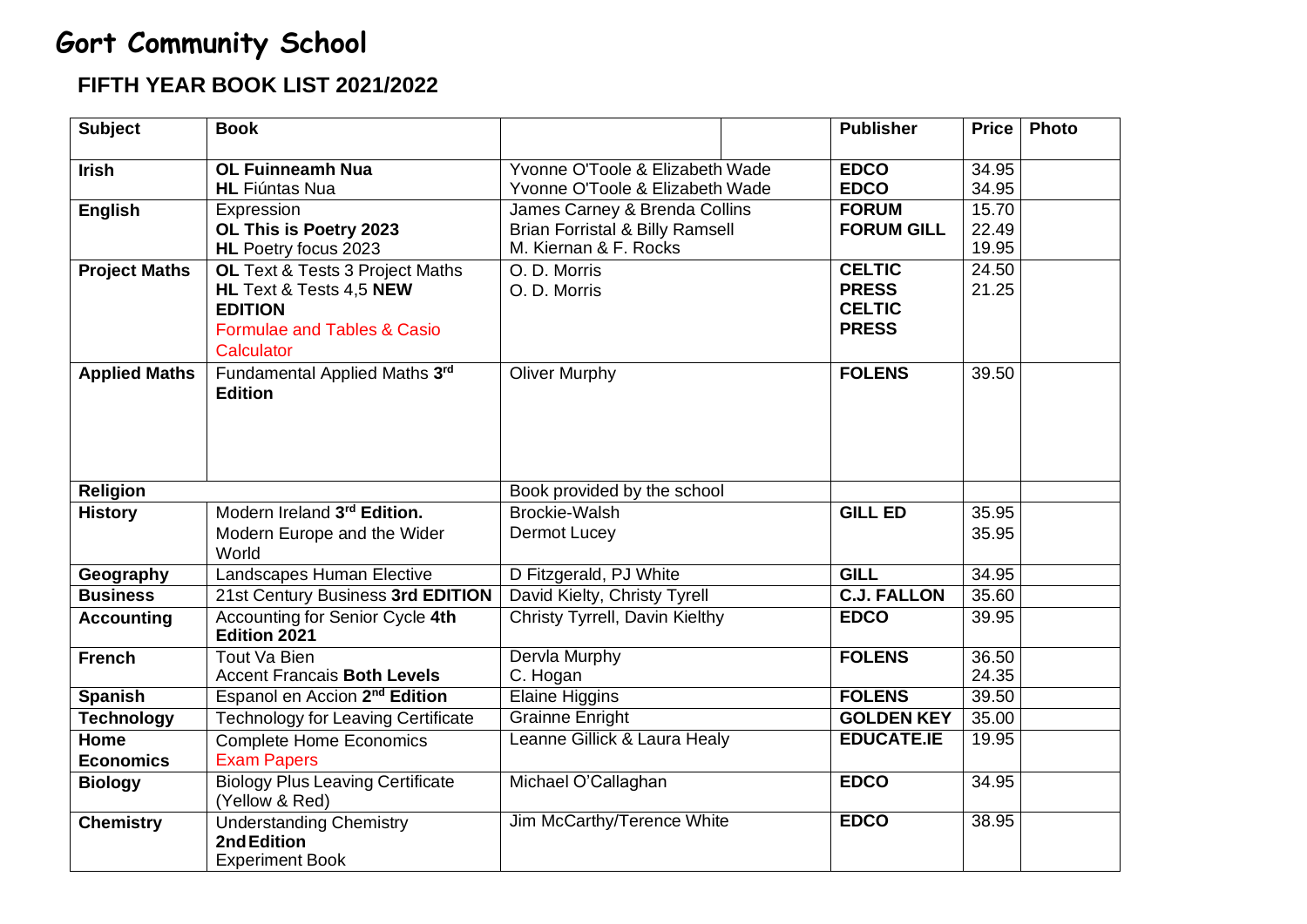|                                       | Gort Community School                                                                                                                                       |                                    |                                 |       |  |
|---------------------------------------|-------------------------------------------------------------------------------------------------------------------------------------------------------------|------------------------------------|---------------------------------|-------|--|
|                                       |                                                                                                                                                             |                                    |                                 |       |  |
| <b>Physics</b>                        | <b>Real World Physics</b>                                                                                                                                   | Dan O'Regan                        | <b>FOLENS</b>                   | 33.95 |  |
| Art                                   | New Appreciating Art Visual<br><b>Studies. Published 2021</b><br>Art pack available to<br>purchase on the school<br>website, distributed by art<br>teacher. | A. Ní Chárthaigh,<br>A. O'Sullivan | <b>GILL</b><br><b>EDUCATION</b> | 30.95 |  |
| <b>DCG</b>                            | Graphics in Design and<br>Communication Book 1 & 2                                                                                                          | David Anderson                     | Gill & Mc<br><b>MILLAN</b>      | 35.99 |  |
| <b>Engineering</b>                    | <b>Brighter Minds</b>                                                                                                                                       | G Enright                          | <b>EDCO</b>                     | 40.00 |  |
| <b>Construction</b><br><b>Studies</b> | <b>Get Constructive</b>                                                                                                                                     | E. Corcoran/S. King/W. Nolan       | <b>EDUCATE.IE</b>               | 19.95 |  |
| <b>Music</b>                          | Leaving Cert Music<br><b>Workbook Course A</b>                                                                                                              | May Costello                       | <b>FOLENS</b>                   | 28.00 |  |
| Ag. Science                           | Breaking Ground 3rd Edition                                                                                                                                 | Carol Cronin & Sandra Tiernan      | <b>EDCO</b>                     | 39.95 |  |
| <b>PE</b>                             | On Your Marks.                                                                                                                                              | James Carey, Jimmy Kiernan         | <b>MENTOR</b>                   | 29.95 |  |

**All copies, folders, etc. to be decided by individual teachers, including workbooks.**

Students doing Technical subjects may need to purchase safety equipment in September from class teacher.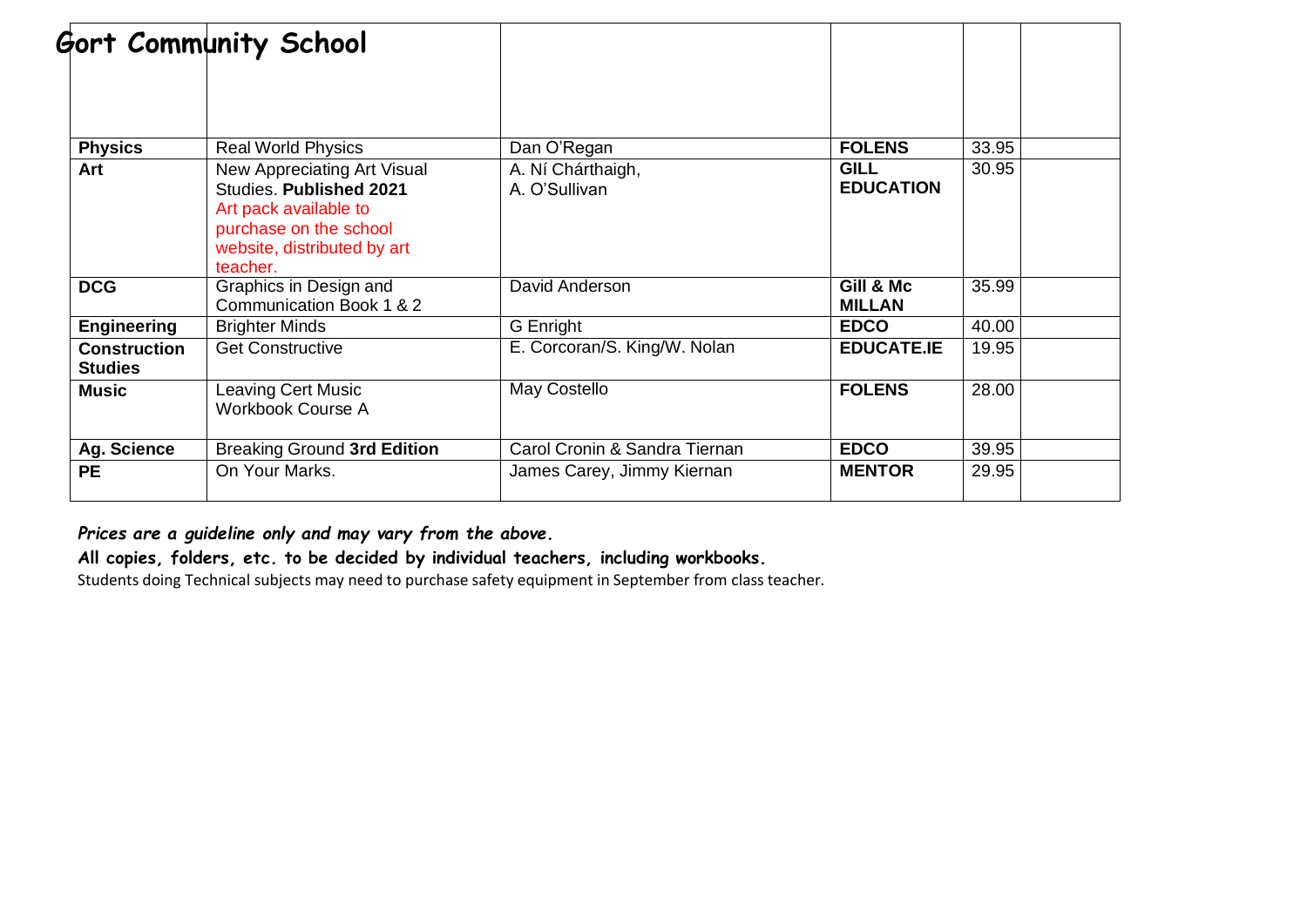#### **SIXTH YEAR BOOK LIST 2021/2022**

| <b>Subject</b>           | <b>Book</b>                                                                                                                                           | <b>Author/Publisher</b>                                                                              |                                                                | <b>Price</b>            |  |
|--------------------------|-------------------------------------------------------------------------------------------------------------------------------------------------------|------------------------------------------------------------------------------------------------------|----------------------------------------------------------------|-------------------------|--|
| <b>Irish</b>             | <b>OL Fuinneamh Nua</b><br><b>HL</b> Fiúntas Nua                                                                                                      | Yvonne O'Toole & Elizabeth Wade<br>Yvonne O'Toole & Elizabeth Wade                                   | <b>EDCO</b><br><b>EDCO</b>                                     | 34.95<br>34.95          |  |
| <b>English</b>           | Expression<br><b>OL This is Poetry</b><br>2022HL Poetry Focus<br>2022                                                                                 | James Carney & Brenda Collins<br><b>Brian Forristal &amp; Billy Ramsell</b><br>M. Kiernan & F. Rocks | <b>FORUM</b><br><b>FORUM</b><br><b>GILL</b>                    | 15.70<br>22.49<br>19.95 |  |
| <b>Mathematics</b>       | <b>OL Text &amp; Tests 3 Project</b><br>MathsHL Text & Tests 4,5,6,7<br><b>Project Maths</b><br><b>Formulae and Tables</b><br><b>Casio Calculator</b> | O. D. Morris<br>O. D. Morris                                                                         | <b>CELTIC</b><br><b>PRESS</b><br><b>CELTIC</b><br><b>PRESS</b> | 24.50<br>21.25          |  |
| <b>Religion</b>          |                                                                                                                                                       |                                                                                                      | No Book required                                               |                         |  |
| <b>History</b>           | Modern Ireland 3rd Edition<br>Politics & Society in Northern<br>Ireland1949-1993<br>Modern Europe and the Wider World                                 | Brockie-Walsh<br>M. E. Collins<br>Dermot Lucey                                                       | <b>GILL ED</b><br><b>EDCO</b><br><b>GILL ED</b>                | 35.95<br>22.90<br>35.95 |  |
| Geography                | Landscapes Human<br>Elective                                                                                                                          | D Fitzgerald, PJ White                                                                               | <b>GILL</b>                                                    | 34.95                   |  |
| <b>Business</b>          | 21st Century Business 3rd Edition                                                                                                                     | <b>William Murphy</b>                                                                                | <b>C.J. FALLON</b> 35.60                                       |                         |  |
| <b>Accounting</b>        | <b>Accounting for Senior Cycle 3rd</b><br>Edition<br>2013                                                                                             | C. Tyrell                                                                                            | <b>EDCO</b>                                                    | 39.95                   |  |
| <b>French</b>            | <b>Tout Va Bien</b><br><b>Accent Francais Both Levels</b><br><b>Exam Papers</b>                                                                       | <b>Dervla Murphy</b><br>C. Hogan                                                                     | <b>FOLENS</b><br><b>FOLENS</b>                                 | 36.50<br>24.35          |  |
| <b>Spanish</b>           | Espanol en Accion 2<br>Spanish Verbs<br><b>Exam Papers</b>                                                                                            | <b>Elaine Higgins</b>                                                                                | <b>FOLENS</b>                                                  | 39.95<br>4.95           |  |
| <b>Technology</b>        | <b>Technology for Leaving Certificate</b>                                                                                                             | <b>Grainne Enright</b>                                                                               | <b>GOLDEN</b><br><b>KEY</b>                                    | 35.00                   |  |
| Home<br><b>Economics</b> | Complete Home<br><b>EconomicsExam Papers</b>                                                                                                          | Leanne Gillick & Laura Healy                                                                         | <b>EDUCATE.IE</b>                                              | 19.95                   |  |
| <b>Biology</b>           | <b>Leaving Certificate Biology Plus</b><br>(Yellow & Red)                                                                                             | Michael O'Callaghan                                                                                  | <b>EDCO</b>                                                    | 34.95                   |  |